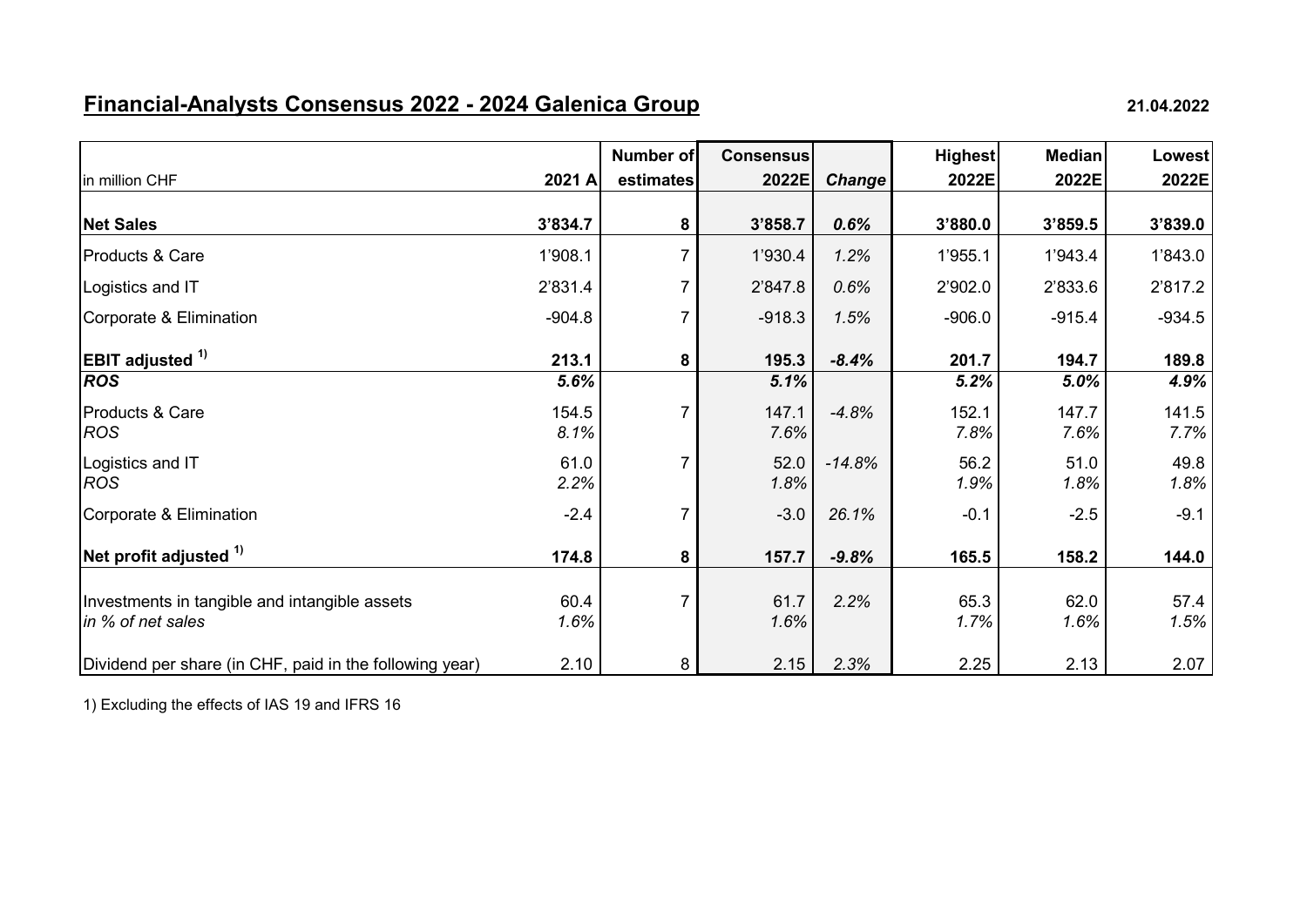## **Financial-Analysts Consensus 2022 - 2024 Galenica Group 21.04.2022**

|                                                                    | <b>Consensus</b> | Number of | <b>Consensus</b> |               | <b>Highest</b> | <b>Median</b> | <b>Lowest</b> |
|--------------------------------------------------------------------|------------------|-----------|------------------|---------------|----------------|---------------|---------------|
| in million CHF                                                     | 2022E            | estimates | 2023 E           | <b>Change</b> | 2023 E         | 2023 E        | 2023 E        |
| <b>Net Sales</b>                                                   | 3'858.7          | 8         | 3'953.1          | 2.4%          | 3'997.2        | 3'964.8       | 3'857.9       |
| Products & Care                                                    | 1'930.4          | 7         | 1'999.4          | 3.6%          | 2'048.7        | 2'011.2       | 1'911.0       |
| Logistics and IT                                                   | 2'847.8          |           | 2'904.5          | 2.0%          | 2'946.0        | 2'907.0       | 2'865.1       |
| Corporate & Elimination                                            | $-918.3$         |           | $-937.2$         | 2.1%          | $-922.6$       | $-935.2$      | $-956.2$      |
| <b>EBIT</b> adjusted <sup>1)</sup>                                 | 195.3            | 8         | 210.7            | 7.9%          | 224.2          | 211.5         | 198.7         |
| <b>ROS</b>                                                         | 5.1%             |           | 5.3%             |               | 5.6%           | 5.3%          | 5.2%          |
| Products & Care<br><b>ROS</b>                                      | 147.1<br>7.6%    | 7         | 158.0<br>7.9%    | 7.4%          | 169.9<br>8.3%  | 160.0<br>8.0% | 148.5<br>7.8% |
| Logistics and IT<br><b>ROS</b>                                     | 52.0<br>1.8%     |           | 56.8<br>2.0%     | 9.3%          | 72.1<br>2.4%   | 55.0<br>1.9%  | 48.7<br>1.7%  |
| Corporate & Elimination                                            | $-3.0$           |           | $-2.3$           | $-22.7%$      | $-0.3$         | $-2.4$        | $-4.4$        |
| Net profit adjusted $1$                                            | 157.7            | 8         | 170.4            | $8.0\%$       | 180.0          | 169.7         | 163.8         |
| Investments in tangible and intangible assets<br>in % of net sales | 61.7<br>1.6%     |           | 60.8<br>1.5%     | $-1.5%$       | 64.0<br>1.6%   | 60.6<br>1.5%  | 57.0<br>1.5%  |
| Dividend per share (in CHF, paid in the following year)            | 2.15             | 8         | 2.29             | 6.5%          | 2.45           | 2.28          | 2.15          |

1) Excluding the effects of IAS 19 and IFRS 16